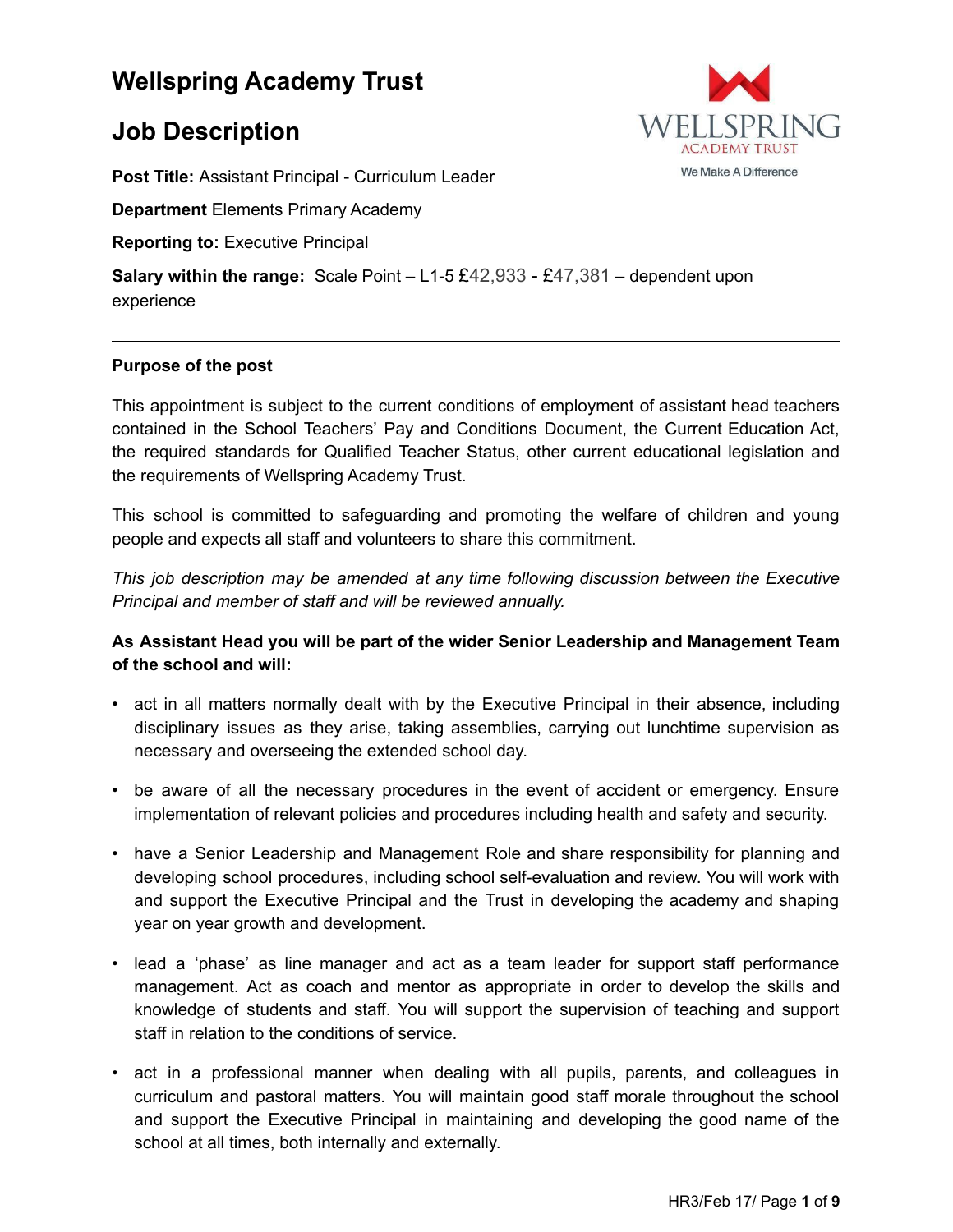• ensure a proactive approach to maintaining high levels of professionalism and furthering your professional development by keeping abreast of current developments, attending training, reading relevant publications and disseminating information to colleagues as appropriate.

The post holder, in addition to the requirements of all class teachers, will be required to undertake the following areas of responsibility and key tasks:

## **A. Strategic direction and development of the school - in co-operation with, and under the day to day direction of, the Executive Principal :**

- develop a wide knowledge and understanding of a strategic whole school perspective;
- support the vision, ethos and policies of the school and promote high levels of achievement, creating and maintaining a school climate that is supportive of staff, pupils and parents;
- support the creation and implementation of the school improvement plan within the national and local context, and to take sole responsibility for appropriately delegated aspects of it;
- take a lead in initiatives, promoting and modelling best practice in terms of the wider curriculum;
- support all staff in achieving the priorities and targets which the school sets for itself, and to provide them with support and guidance in implementing schemes of work for the wider curriculum
- support the evaluation of the effectiveness of the school's policies and developments with particular emphasis on the School Self Evaluation Form;
- ensure that parents/carers are well informed about the school curriculum, its targets, children's attainment and their part in the process of improvement;
- lead curriculum innovation and practice and take a leading role in monitoring, reviewing and evaluating the curriculum to ensure that provision, expectations and standards are high.

## **B. Teaching and learning - to:**

- undertake responsibility for the effective teaching and learning of a class of pupils in the school, ensuring that the pupils have an appropriate, broad and balanced education in line with school policy and legal requirements of the National Curriculum (as determined by the Executive Principal).
- lead a team as line manager for a 'phase' to successfully ensure pupil progress. Quality assure planning and provision and ensure the appropriate delegation of duties across the staff team in terms of the wider curriculum;
- develop a classroom environment and teaching practice which secures effective learning across the breadth of the National Curriculum and provides a professional model, clearly demonstrating effective teaching, classroom organisation and display, and high standards of achievement, behaviour and discipline;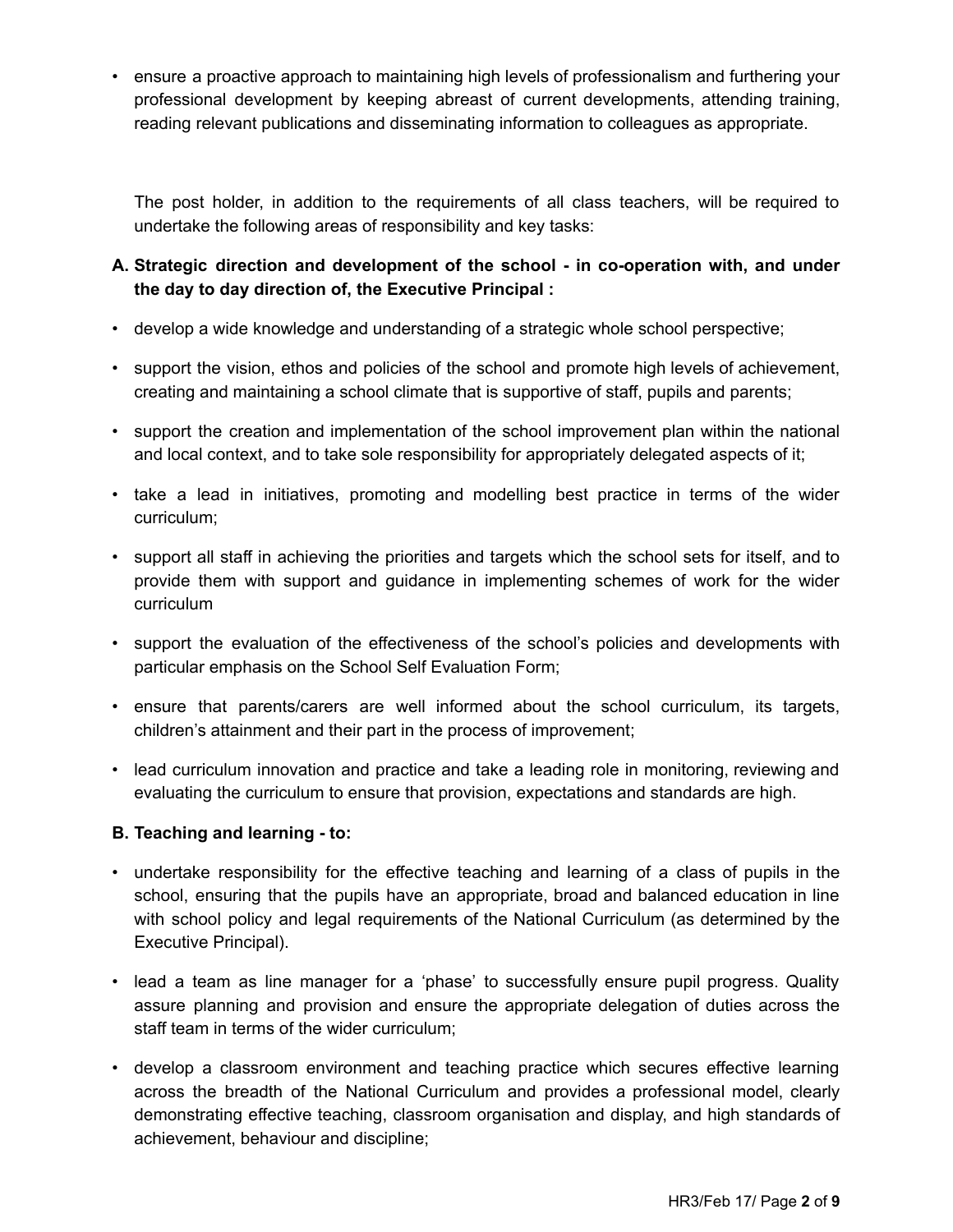- manage staffing deployment within the phase, including during a period of short term absence;
- take responsibility for the leadership of a phase within the school; To lead staff meetings, staff development sessions and team meetings as appropriate and be responsible for ensuring these are planned effectively and relevant actions agreed and followed up.
- support the Executive Principal in the day to day monitoring of the quality of teaching and children's achievement, including the analysis of performance data;
- actively promote the spiritual, moral, cultural, social, intellectual, and physical development of pupils and encourage a consistent, positive approach to the pastoral welfare of all pupils.
- lead the 'phase' in meeting the additional needs, both in learning and medical, of all identified pupils, including the work of the SEND Team.
- Support the Executive Principal in developing links with parents/carers, other schools, educational institutions and the wider community, including business and industry, in order to enhance teaching and learning and children's personal development.
- share the responsibility with the Executive Principal in establishing a positive behaviour policy throughout the school, promoting the good behaviour of all pupils working with colleagues, parents and the community.
- ensure the following of all safeguarding, health and safety, inclusion and equality procedures and to record any incidents thereof.

## **C. Leading and managing staff - to:**

- offer leadership, guidance and support to staff in relation to teaching and learning and positive behaviour management.
- support the Executive Principal in developing positive working relationships with and between all staff and provide and sustain motivation; ensure effective communication and help promote the high morale of all staff through high positive regard and mutual respect for all within the context of equal opportunity.
- support the Executive Principal in ensuring proper standards of professional performance and conduct are established and maintained.
- support the Executive Principal in the implementation of the school's performance management policy. Take a team leader role in the Performance Management of all support staff within the phase, and to facilitate the continued professional development of support and teaching staff under your line management.
- lead groups of staff in developmental activities, delegate appropriately, monitor progress against objectives, evaluate outcomes and strategically plan for next steps.

## **D. Effective deployment of staff and resources - to:**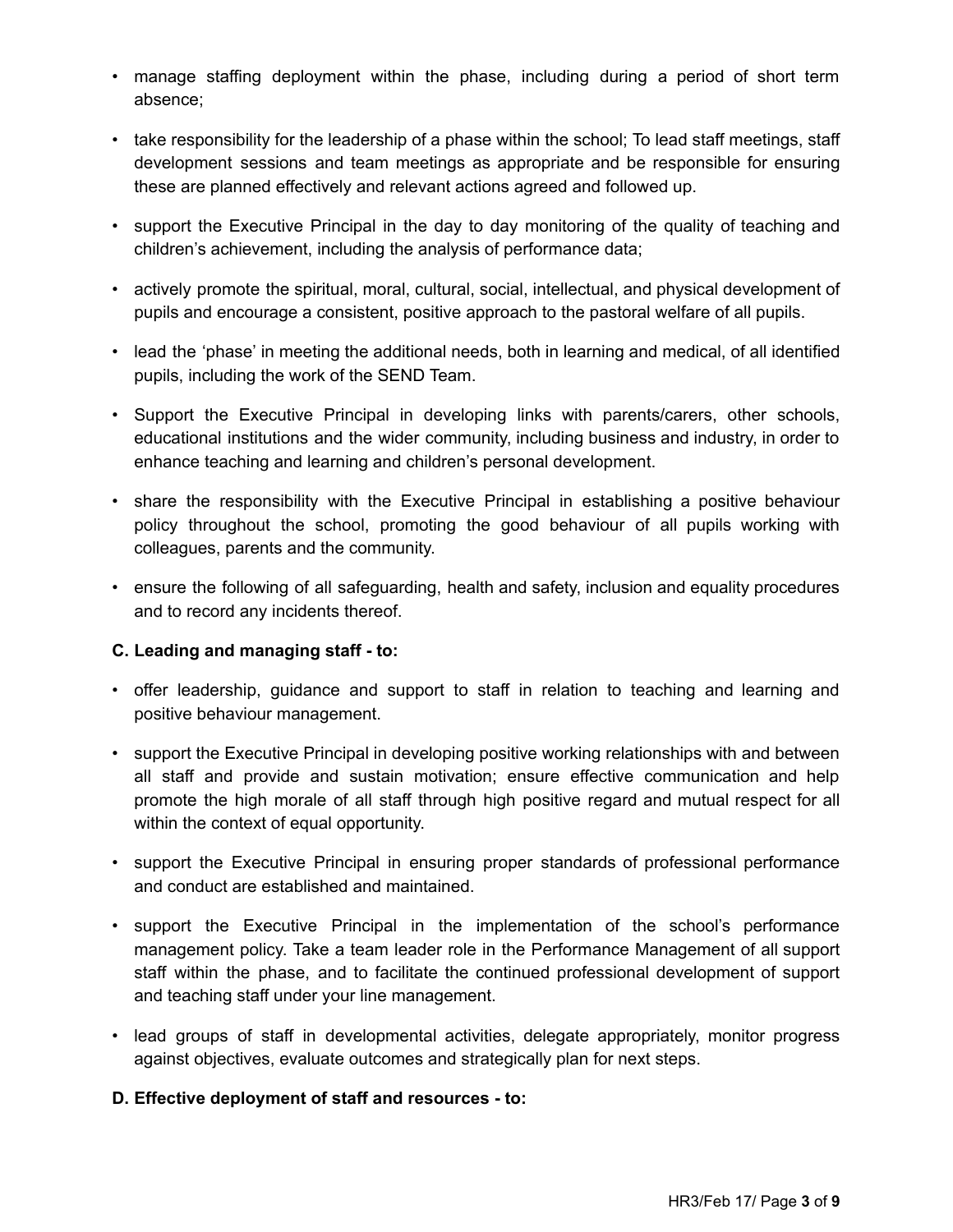- support the Executive Principal and SLT in the appointment, deployment and development of staff to make the most effective use of their skills, expertise and experience and to ensure that all staff have a clear understanding of their roles and responsibilities;
- support the Executive Principal in the management and organisation of relevant groupings of children and through liaison with individuals as appropriate, in order to ensure effective teaching and learning takes place and that children's personal development needs are met;
- be responsible for a budget relating to specific areas.

## **E. The Wellspring Academy Trust, Governing Body and wider community – to:**

- be responsible for inclusion in its widest sense developing our extended schools provision, working with parents and the community and liaising with other local schools and organisations.
- support and assist the continued promotion of positive, effective relationships between the school/parents/Governors/community/localities.
- continue to maintain links with the LA, other schools and other outside agencies as appropriate alongside the Executive Principal, CEO and other Trust members.

## **F. General - to:**

- take an active part in all aspects of school life;
- provide information and advice to the Executive Principal and governing body and support proper accountability processes throughout the school;
- to promote equal opportunities within the school and to seek to ensure the implementation of the school's equal opportunities, racial equality and inclusion policies;
- ensure pupils are safeguarded at all times;
- liaise with individuals and outside agencies as appropriate;
- be aware of and assist in supporting the Health and Safety policy of the governing body, the Trust and to advise the Executive Principal of any known concerns regarding pupil safety and site security.
- advise the Executive Principal of any known concerns and liaise with appropriate agencies as and when necessary in conjunction with and on behalf of the Executive Principal.

## **G. Specific responsibilities - to;**

• take on specific tasks related to the day to day administration and organisation of the school as required.

#### **Lead Curriculum area/s throughout the school in order to:**

• ensure that class teachers consistently follow the curriculum as planned by the school;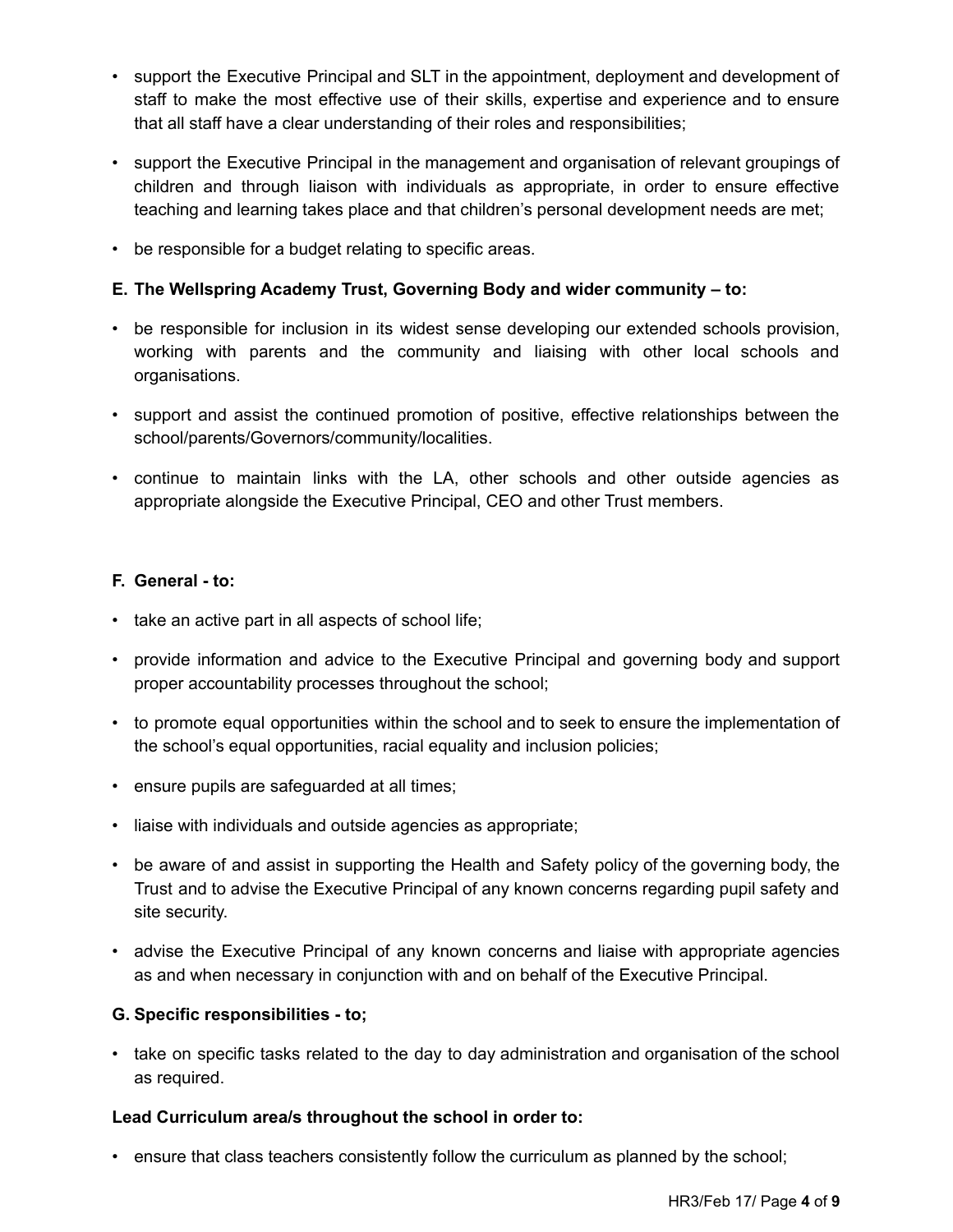- assess and evaluate curriculum area/s, ensuring consistency with the National Curriculum;
- monitor standards within the 'phase' and give verbal and written feedback to staff and copy reports to the SLT and Executive Principal as on the monitoring schedule.
- moderate standards in teacher's practice, planning and work samples across the phase and give verbal and written feedback and copy report to the SLT and Executive Principal;
- monitor through regular observations, standards of teaching and learning to ensure the needs of all children are met: provide verbal and written feedback to staff and copy reports to the Executive Principal;
- monitor record keeping of curriculum areas; set improvement strategies in liaison with the Senior Leadership and Management Team.
- monitor rate of pupil progress alongside subject leaders and the suitability of the planned targets related to cross-curricular work.

#### **Standard Duties in all Trust Job Description**

- Show a commitment to diversity, equal opportunities and anti-discriminatory practices
- Show a commitment to ensuring that children and young people learn in a safe environment
- Participate in relevant and appropriate training and development as required.

#### **Method of Working**

The Wellspring Academy Trust expects all staff to work effectively and co-operatively as part of a team, delivering high quality support. This requires dealing with people politely and tactfully, and in accordance with Trust guidelines, policies and procedures. Wellspring Team members are expected to respect confidentiality and safeguarding practices at all times.

#### **Public Relations**

Considerable importance is attached to the public relations aspect of our work. Members of the Team must project a positive image of the Trust at all times and through all activity.

#### **DBS Certificate**

The Wellspring Academy Trust takes its duty to safeguard the young people with which it works seriously.

All Wellspring Team Members are required to undertake a Disclosure and Barring Service (DBS) check.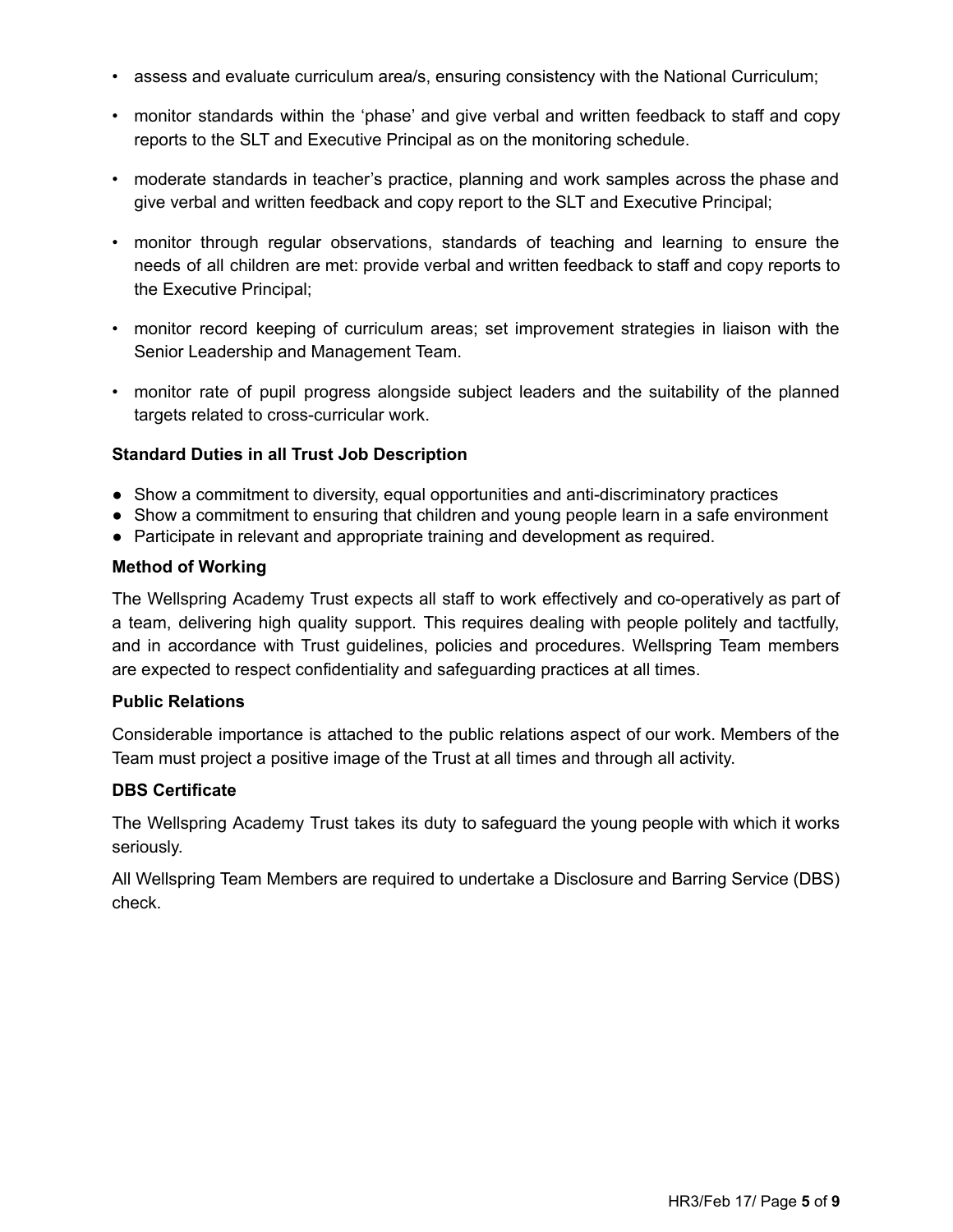# **Wellspring Academy Trust**





- As a leader of the school, you must be passionate about providing the very best opportunities for all of our children and staff.
- You will need to accept responsibility for the achievement of the goals you take on, and you will need to think strategically about the relationship between your personal goals and the goals of the school.
- You will need to embrace new initiatives and contribute your ideas about the way forward, keeping the school moving with or ahead of the times, whilst maintaining excellent standards of education.
- You must be prepared to devote energy to the job, whilst making sure that you retain enough energy for your own life outside of school you must be creative and constructive about how you do this.
- You must be prepared to take risks, to explore new avenues; to face frustrations and disappointments and to build your strength from them.
- You must demonstrate that you love teaching, that you are very good at it and that you can inspire the confidence of colleagues and parents.
- You must be able to work productively, constructively and supportively with the Leadership Team and take every opportunity to widen your knowledge of all aspects of whole school leadership and management.

As a member of the Leadership Team you will be expected to take responsibility for the following areas of school development:

- Leader of a phase, management and organisation.
- Leader of monitoring and evaluation.
- Leader of key initiatives.
- Line Manager for a key stage.
- Act as key coach and mentor to advise and guide staff and develop staff and student expertise.

These responsibilities will be allocated according to the relevant enthusiasms and aptitudes of the Head of School, Vice Principal and other Assistant Heads in the academy. However, it should be anticipated that any member of the Leadership Team might be called upon to lead any of the above areas.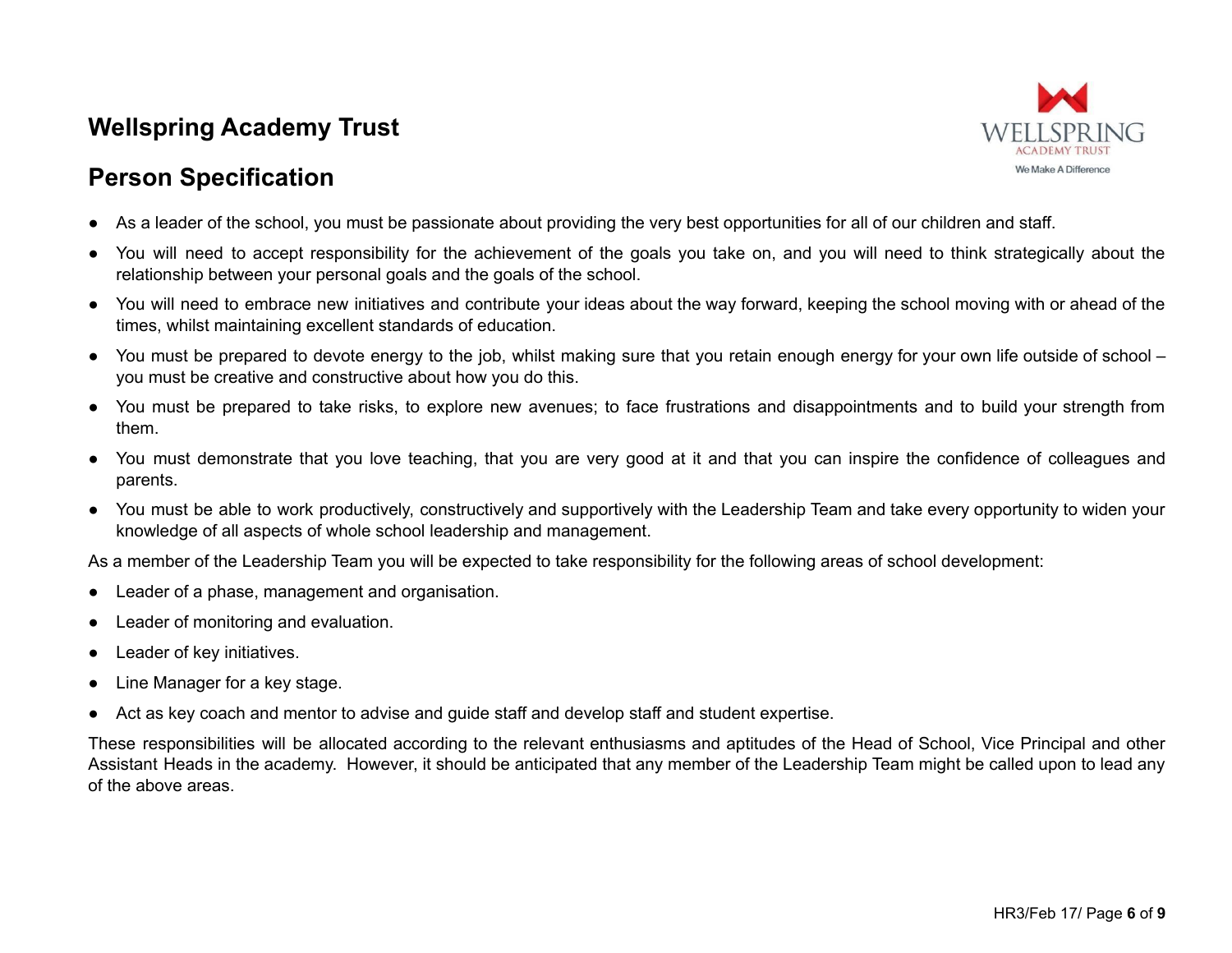|                                                                           |                                                                                                                                                                                                                                                                                            | Essential /<br><b>Desirable</b>                                                                  | <b>How Identified</b>                                                                                                                               |
|---------------------------------------------------------------------------|--------------------------------------------------------------------------------------------------------------------------------------------------------------------------------------------------------------------------------------------------------------------------------------------|--------------------------------------------------------------------------------------------------|-----------------------------------------------------------------------------------------------------------------------------------------------------|
| <b>Section</b>                                                            | <b>Information</b>                                                                                                                                                                                                                                                                         |                                                                                                  |                                                                                                                                                     |
| <b>Education and Training</b>                                             |                                                                                                                                                                                                                                                                                            |                                                                                                  |                                                                                                                                                     |
| E.g. Leadership                                                           | <b>Qualified Teacher status</b><br>$\bullet$<br>Evidence of involvement in INSET as a participant and as a provider<br>$\bullet$<br>Experience in a leadership and management role in school<br>$\bullet$<br>Be a proven outstanding practitioner<br>$\bullet$                             | <b>Essential</b><br><b>Essential</b><br><b>Essential</b><br><b>Essential</b>                     | Application/<br><b>Interview</b><br><b>Application/</b><br><b>Interview</b><br>Application/<br><b>Interview</b><br>Application/<br><b>Interview</b> |
|                                                                           | Degree level qualification<br>$\bullet$<br><b>NCSL training</b><br>$\bullet$                                                                                                                                                                                                               | <b>Desirable</b><br><b>Desirable</b>                                                             | Application/<br><b>Interview</b><br><b>Application/</b><br><b>Interview</b>                                                                         |
| <b>Experience</b>                                                         |                                                                                                                                                                                                                                                                                            |                                                                                                  |                                                                                                                                                     |
|                                                                           | Tracking progress and raising the achievement of all pupil groups<br>$\bullet$<br>Strategic responsibilities in school leadership and management<br>Participating in a team approach to management, including change<br>management.                                                        | <b>Essential</b><br><b>Essential</b><br><b>Essential</b>                                         | <b>Application/</b><br><b>Interview</b><br>Application/<br><b>Interview</b><br>Application/<br><b>Interview</b>                                     |
| In addition, the Assistant<br>Principal might have<br>experience of:      | Working with children from a variety of backgrounds<br>$\bullet$<br>The process of school development and improvement planning<br>$\bullet$<br>Successful staff recruitment, appointment and induction                                                                                     | <b>Desirable</b><br><b>Desirable</b><br><b>Desirable</b>                                         | Application/<br><b>Interview</b><br>Application/<br><b>Interview</b><br><b>Application/</b><br><b>Interview</b>                                     |
| <b>General and Specialist</b><br>Knowledge                                |                                                                                                                                                                                                                                                                                            |                                                                                                  |                                                                                                                                                     |
| The Assistant Principal<br>should have knowledge<br>and understanding of: | The role of the leadership Group within the school<br>$\bullet$<br>The New Ofsted Inspection Framework and the process and place of<br>$\bullet$<br>self-evaluation:<br>Planning for the delivery of a broad and balanced curriculum which<br>$\bullet$<br>meets the needs of all learners | <b>Essential</b><br><b>Essential</b><br><b>Essential</b><br><b>Essential</b><br><b>Essential</b> | Application/<br><b>Interview</b><br><b>Application/</b><br><b>Interview</b><br><b>Application/</b><br>Interview                                     |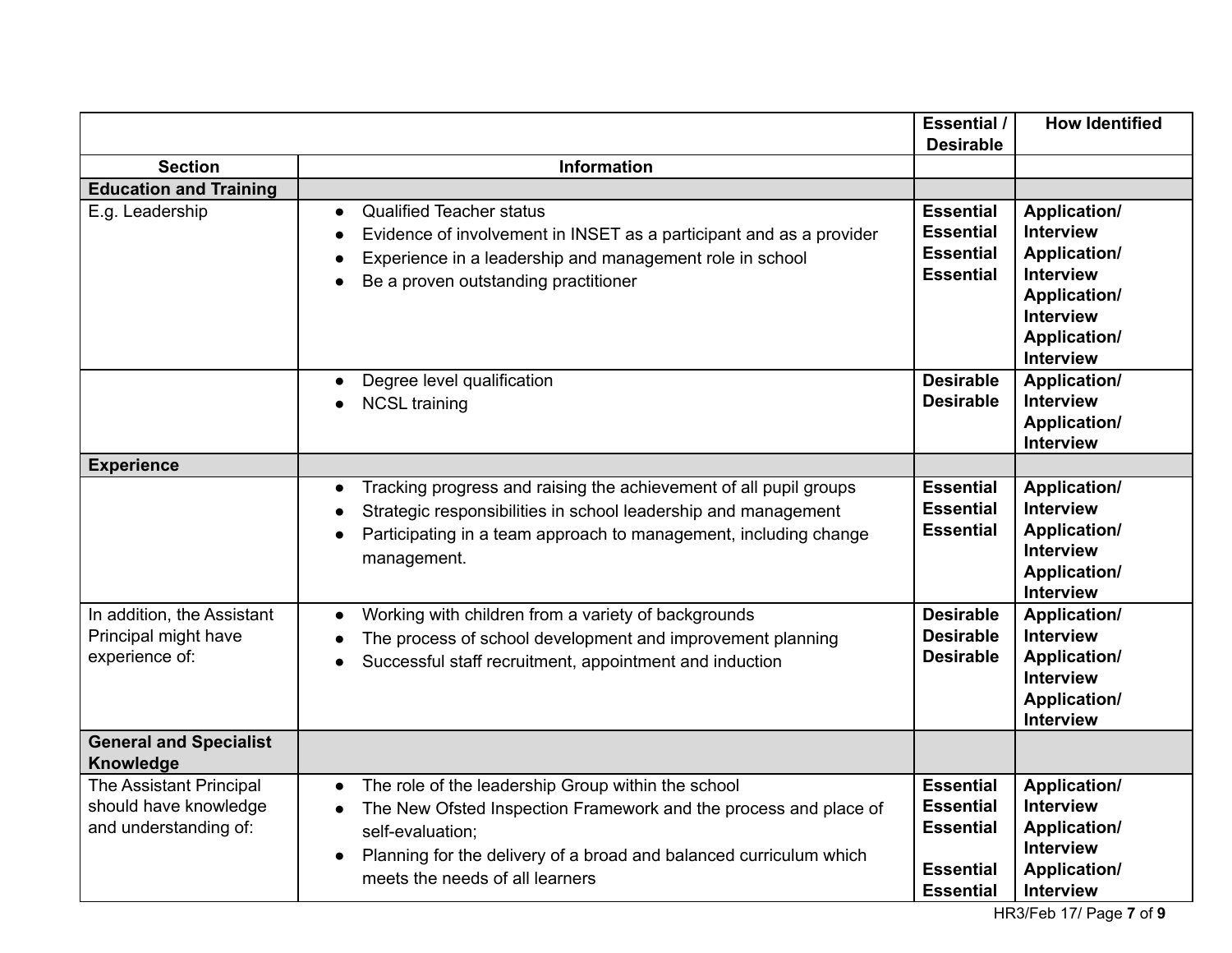|                                                                                               | Staff development and Performance Management<br>$\bullet$                                                                                                                                                                                                                                                                                                       |                                                                              |                                                                                                                                                                          |
|-----------------------------------------------------------------------------------------------|-----------------------------------------------------------------------------------------------------------------------------------------------------------------------------------------------------------------------------------------------------------------------------------------------------------------------------------------------------------------|------------------------------------------------------------------------------|--------------------------------------------------------------------------------------------------------------------------------------------------------------------------|
|                                                                                               | Monitoring and assessment across a phase or key stage<br>$\bullet$                                                                                                                                                                                                                                                                                              |                                                                              | <b>Application/</b><br><b>Interview</b><br>Application/<br><b>Interview</b>                                                                                              |
| In addition, the Assistant<br>Principal might also have<br>knowledge and<br>understanding of: | Current theories of teaching and learning<br>$\bullet$<br>The principles of community education and parental involvement<br>$\bullet$                                                                                                                                                                                                                           | <b>Desirable</b><br><b>Desirable</b>                                         | <b>Application/</b><br><b>Interview</b><br><b>Application/</b><br><b>Interview</b>                                                                                       |
| <b>Skills and Abilities</b>                                                                   |                                                                                                                                                                                                                                                                                                                                                                 |                                                                              |                                                                                                                                                                          |
| The Assistant Principal<br>will be able to:                                                   | Use vision, initiative and leadership in making change, to enhance and<br>raise standards<br>Support the work of colleagues and promote staff development<br>Involve staff, parents and governors in the process of establishing a<br>clear and shared set of aims, objectives and values for the school<br>Use ICT with confidence and enthusiasm<br>$\bullet$ | <b>Essential</b><br><b>Essential</b><br><b>Essential</b><br><b>Essential</b> | <b>Application/</b><br><b>Interview</b><br><b>Application/</b><br><b>Interview</b><br><b>Application/</b><br><b>Interview</b><br><b>Application/</b><br><b>Interview</b> |
| In addition, the Assistant<br>Principal might be able to:                                     | Show evidence of his or her active involvement in a wider community<br>$\bullet$<br>experience or event.                                                                                                                                                                                                                                                        | <b>Desirable</b>                                                             | <b>Application/</b><br><b>Interview</b>                                                                                                                                  |
| <b>Additional</b><br><b>Requirements</b>                                                      |                                                                                                                                                                                                                                                                                                                                                                 |                                                                              |                                                                                                                                                                          |
|                                                                                               | Operate with the highest standards of personal/professional conduct<br>$\bullet$<br>and integrity                                                                                                                                                                                                                                                               | <b>Essential</b>                                                             | <b>Application/</b><br><b>Interview</b>                                                                                                                                  |
|                                                                                               | Willing to work flexibly in accordance with policies and procedures to<br>$\bullet$<br>meet the operational needs of the Trust.                                                                                                                                                                                                                                 | <b>Essential</b>                                                             | <b>Application/</b><br><b>Interview</b>                                                                                                                                  |
|                                                                                               | Willing to undertake training and continuous professional development<br>$\bullet$<br>in connection with the post.                                                                                                                                                                                                                                              | <b>Essential</b>                                                             | <b>Application/</b><br><b>Interview</b>                                                                                                                                  |
|                                                                                               | Work in accordance with the Trust's values and behaviours.<br>$\bullet$                                                                                                                                                                                                                                                                                         | <b>Essential</b>                                                             | <b>Application/</b><br><b>Interview</b>                                                                                                                                  |
|                                                                                               | Able to undertake any travel in connection with the post.<br>$\bullet$                                                                                                                                                                                                                                                                                          | <b>Essential</b>                                                             | <b>Application/</b><br>Interview                                                                                                                                         |